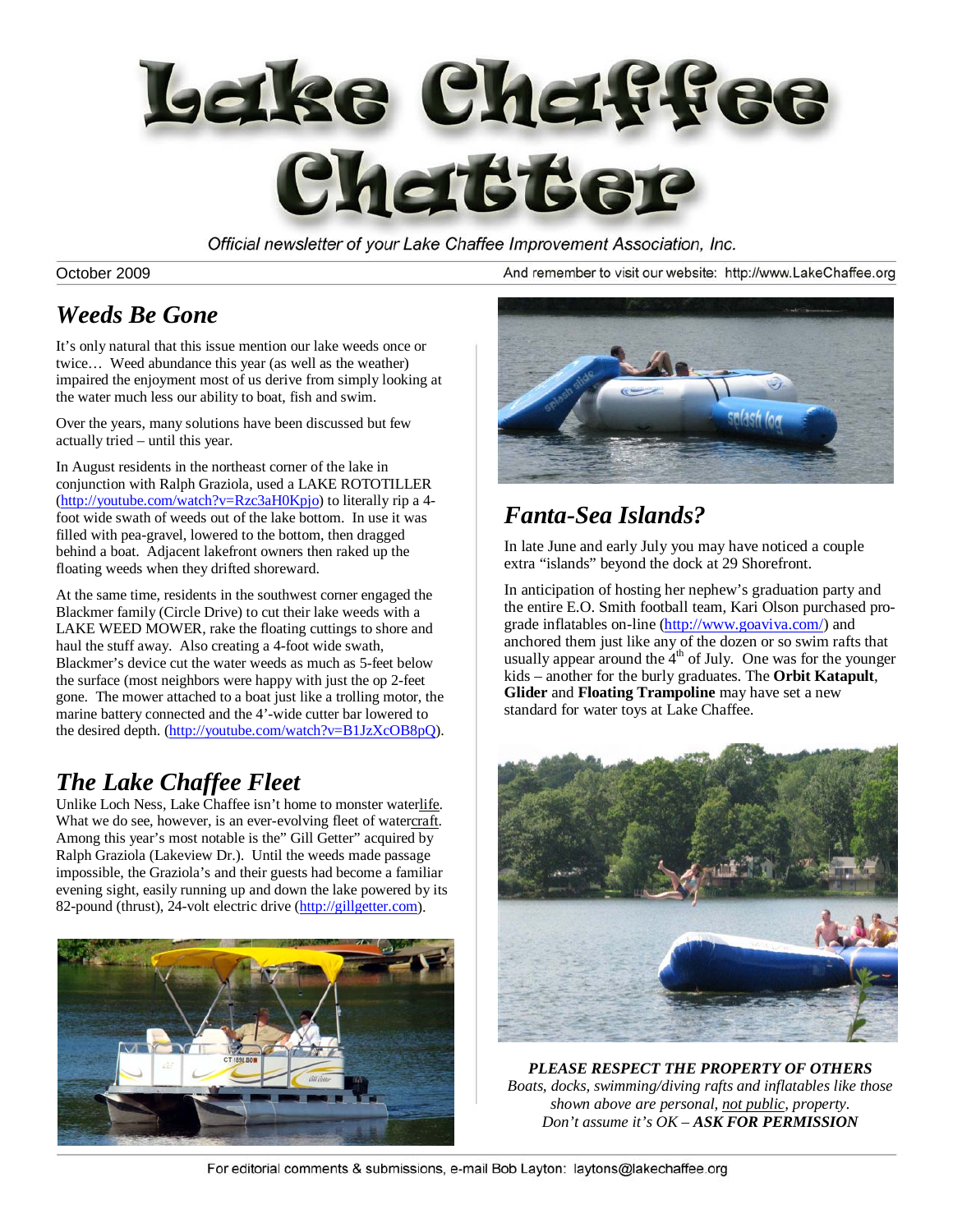#### Lake Chaffee Chatter

### The Cons of ... *Seasonal Lake Drawdown*

*By Diana Murray – Environmental Chair* 

*During each August Budget Meeting, the membership votes on the question of IF, WHEN and HOW MUCH to lower the lake. This year's membership decision was to lower the lake by four feet beginning on Columbus Day. As a follow-up to the May newsletter article on the "pros" of seasonal lake draw-down, let's look at the opposing point of view.* 

By lowering the level of the lake we can disturb the aquatic ecosystem. The benthic or bottom dwelling species of invertebrates which provide nutrition for the fish, water fowl and amphibians may be displaced by less desirable species. The resultant reduction of aquatic plant life could also be considered undesirable due to the loss of the food and habitat for the various species of creatures



named above. These same animals experience a reduction in aerated physical space to occupy and may experience die off.

With the exposure of large areas of sediment, undesirable shoreline vegetation may distribute seeds into this fertile area. The most common invasive border plants are cattails and rush. The frost resistant undesirable aquatic plants like the variety of pondweed we have in abundance can also propagate. Some literature suggests that draw-downs be consigned to every other or third year to limit the intrusion of these border plants. Another negative effect of draw-down is the potential for loss of hibernating amphibians and reptiles.

Draw-down can have similar effects upon the habitat of connected wetlands. Loss of aesthetic appeal and erosion of shoreline property may also be noted. Before refill the opportunities for recreational use like fishing and boating can be limited. There is also a potential for damage to docks, outlet structures and retaining walls from hard freezes.

In some areas, draw-down may contribute to larger algae blooms after refill. The time it takes for the lake to recoup the water loss can vary from climate to climate. Our area can usually expect to regain most of the water lost by spring with rainfall and snow melt completing refill.

The negative effects on the areas downstream can reduce flood storage capacities, create erosion of lower waterways and possibly effect water treatment facilities.

There seem to be good reasons for and against seasonal lake draw-down.

*Also see "Lake Chaffee Dam Valve Project".*



### **Your Neighbor's Business**

*Unseen, unheard, yet our Lake Chaffee community is home to more than a dozen businesses permitted under LCIA's Home Occupation Ordinance and Ashford zoning regulations. This is the 4th of a series of articles about these invisible enterprises, officially referred to as "home occupations", that are the livelihood of many of our neighbors.*

No signs hint at its presence. From the outside, nobody would ever know that 62 Westford Drive is home to a thriving 20 yearold business.

Trained as a paralegal, our neighbor Brenda Chisholm isn't really sure how she became an entrepreneur.

State-licensed and an ACCESS participant, Brenda provides home daycare for up to 6 full-time and 3 part-time children between the ages of 6 weeks and 9 years. That means changing diapers, hours at the bus stop and



providing breakfast, lunch and snack for many hungry mouths. But, she notes, "If you get a good group of kids together, it's really fun…"

Brenda, husband Ed and their children have resided at Lake Chaffee since 1987, first on Amidon Drive and then on Westford Drive. Brenda and Ed are active in association projects, activities and are members of the LCIA Board of Directors.

### *Beach Improvements & Maintenance*

*By Sandra Moquin – Beach Chair* 

Greetings members, I hope all of you had a swell summer. I would like to improve the main beach next year and would like to give you an idea of what items cost.



Sand for the beach runs approximately \$280.00 for 17 yards which is one truck load. Signs for the fence are running about \$65.00

plus tax/ each. We are in dire need of new buoys however, I have not yet received a quote for them. If anyone knows where they can be purchased for a good price; please feel free to call me at 487-3619.

Update: The dock and the buoys will be removed within the next 2 weeks.

Raking can be done any time by any one. No permission is **required. All you need is a** rake and some friends to help.

If you like, call me and I'll be glad to bring down some coffee.

## **MTR, LLC Serving The Community For Over 20 Years**

- · Oil Tank Removal
- Oil Tank Replacement Systems
- Licensed HTG.0308803-S7 DCS #1570B



(860) 872-8939 / (860) 729-8265 **MartinTankRemoval.com**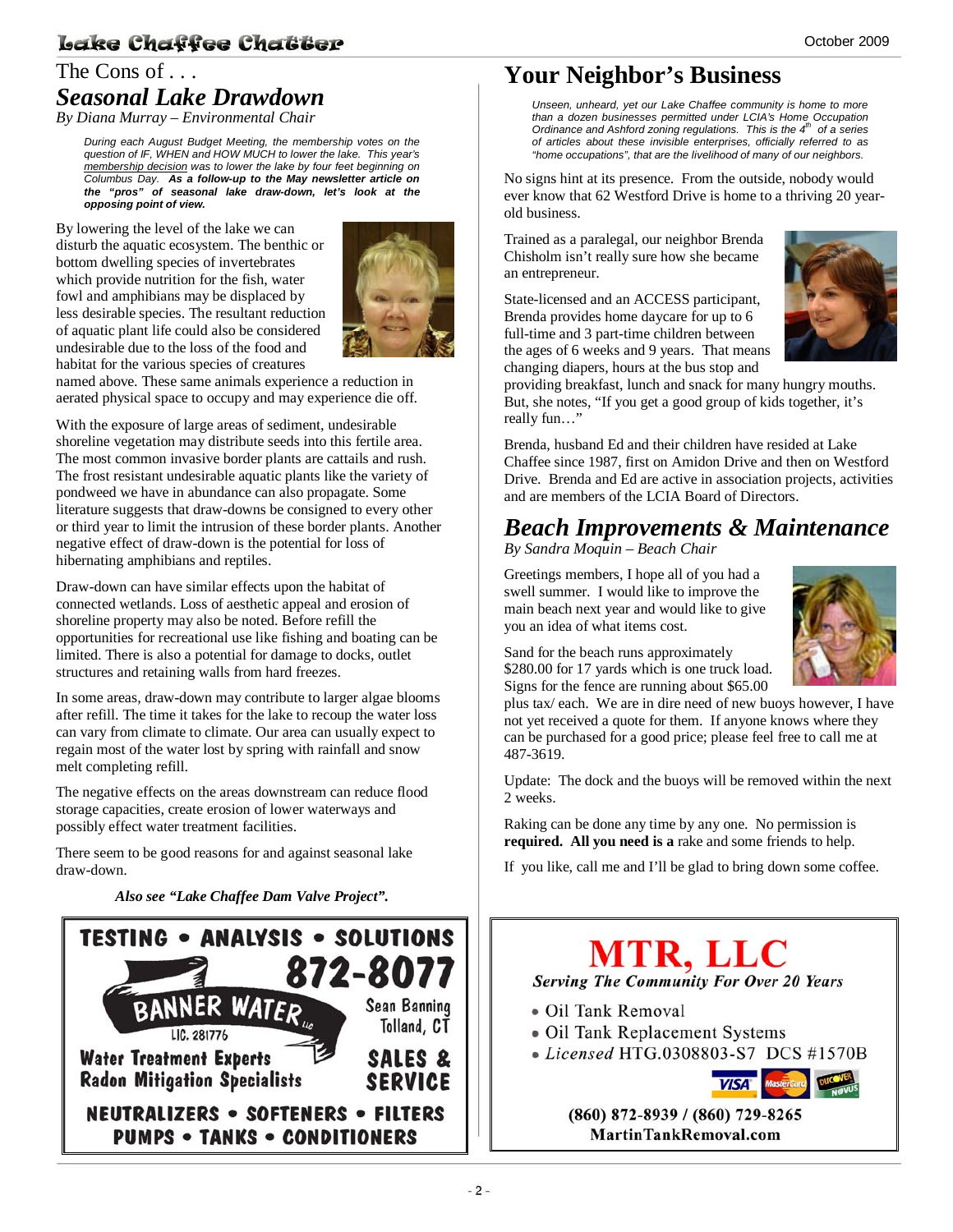#### Lake Chaffee Chatter



#### Lake Chaffee *Dam Valve Project*

*By Ralph Sherman, Ad Hoc Dam Committee Chair* 

During last year's lake lowering (November 2009), Mike Malone and Rich Rodrigue reported that the valve used to control the release of water from the lake into Chaffee Brook was broken and on the verge of failing. In the short term this means that using the valve to lower the lake again risks failure of the valve in the OPEN position, draining the lake well below typical target levels of 2, 3, or 4 feet.

There is also risk that untouched, the valve will continue to deteriorate and still fail, draining the lake like a bathtub – as things like this go…probably at the most inopportune time.

A number of solutions, both long and short term, have been discussed. Some funding, set aside for dam-related emergencies over the course of many years, is available.

At the August Budget Meeting (see minutes to the 8/16/09 meeting), the membership voted to (1) investigate cost, design and availability of more permanent and manageable solutions



and, (2) for THIS YEAR, lower the lake water level by four feet starting on Columbus day using a temporary siphon process (pictured below).

The board has requested that I, as chair of the *ad hoc* Dam Valve Project, ensure that the lake lowering commences on schedule using a siphon or similar temporary solution and, more importantly, draft and plan and obtain cost estimates for the long-term fix.

If you have time or experience to share with the cause, please contact me, Ralph Sherman, by phone at 429-2623 or by Email at rsher0001@hotmail.com.



Above: Spillway at our dam from the lake side.. Below: siphone plan.

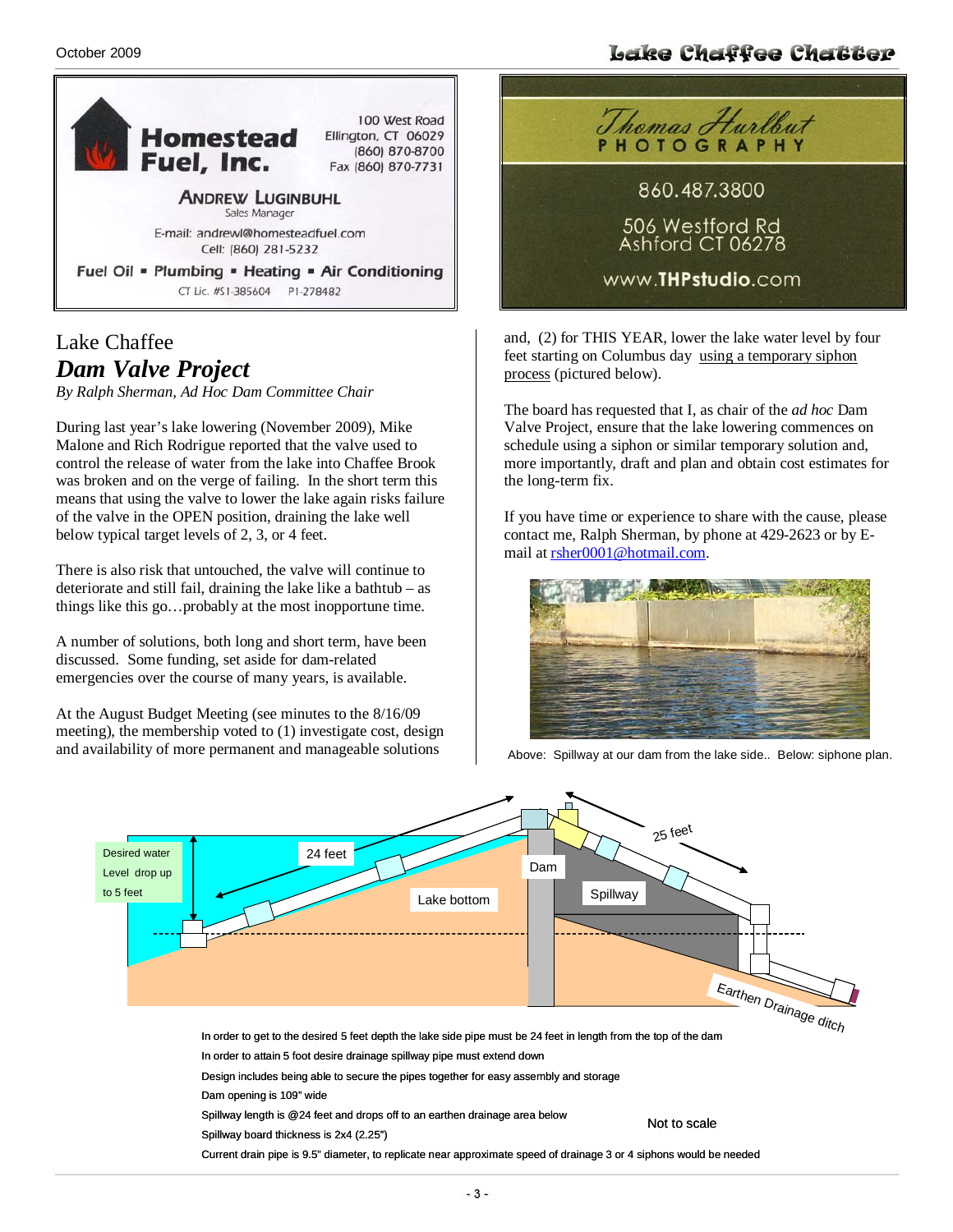#### Lake Chaffee Chatter



### Around the Lake *Weeds and Fish*

*By Bob Layton, Newsletter Chair & Webmaster*

I doubt if any will argue that this year's lake weed crop is the worst in memory. Between an early ice melt-off, crystal clear water and an ever-*decreasing* lake depth, conditions were perfect for a bumper crop: plenty of sunlight and a fertile ooze of organics at the bottom.

In August my electric trolling motor burned out during a futile effort to go from one end of the lake to the other. Rowing back through the weed patch (that should have been Lake Chaffee), I took little solace in recalling that July's Extension Service survey revealed "…no *exotic* invasive species…"

On the other hand, did this year's weeds contribute to producing some of the largest bass seen here in a long, long time (one caught in early September reportedly weighed in at 6.3 pounds, witnessed by members of two families but not certified with a photo)? If indeed larger, was it because as the weeds thickened, the number of fishermen (and their patience level) declined? Was it because of the association's long-practiced autumn lakelowering? And is it just coincidence that last year, we stocked adult bass and bluegill for the first time in more than five years? Or was this year's good fishing just a rumor?

*Upper left: Employees of the Connecticut Agricultural Experiment Station survey the lake weeds at Lake Chaffee in July (special exemption granted for 1-time use of gasoline engine during survey). Upper right: Kyle Magowan & Steven Blackmer (Circle Drive) removing floating weeds at Layton's (Lakeview)in August. Lower right: Taylor Jenkins, gradaughter of Mark & Denise Krom (Lakeview) with her 18" bass pulled*   $\overline{a}$ *in on the 4<sup>th</sup> of July.* 





# **HOT DIGGITY DOG**

Route 6 in Andover by the Channel 3 Kids Camp

### **Breakfast & Lunch**



7 a.m. - 2:30 p.m.

Prop: Betty Dunn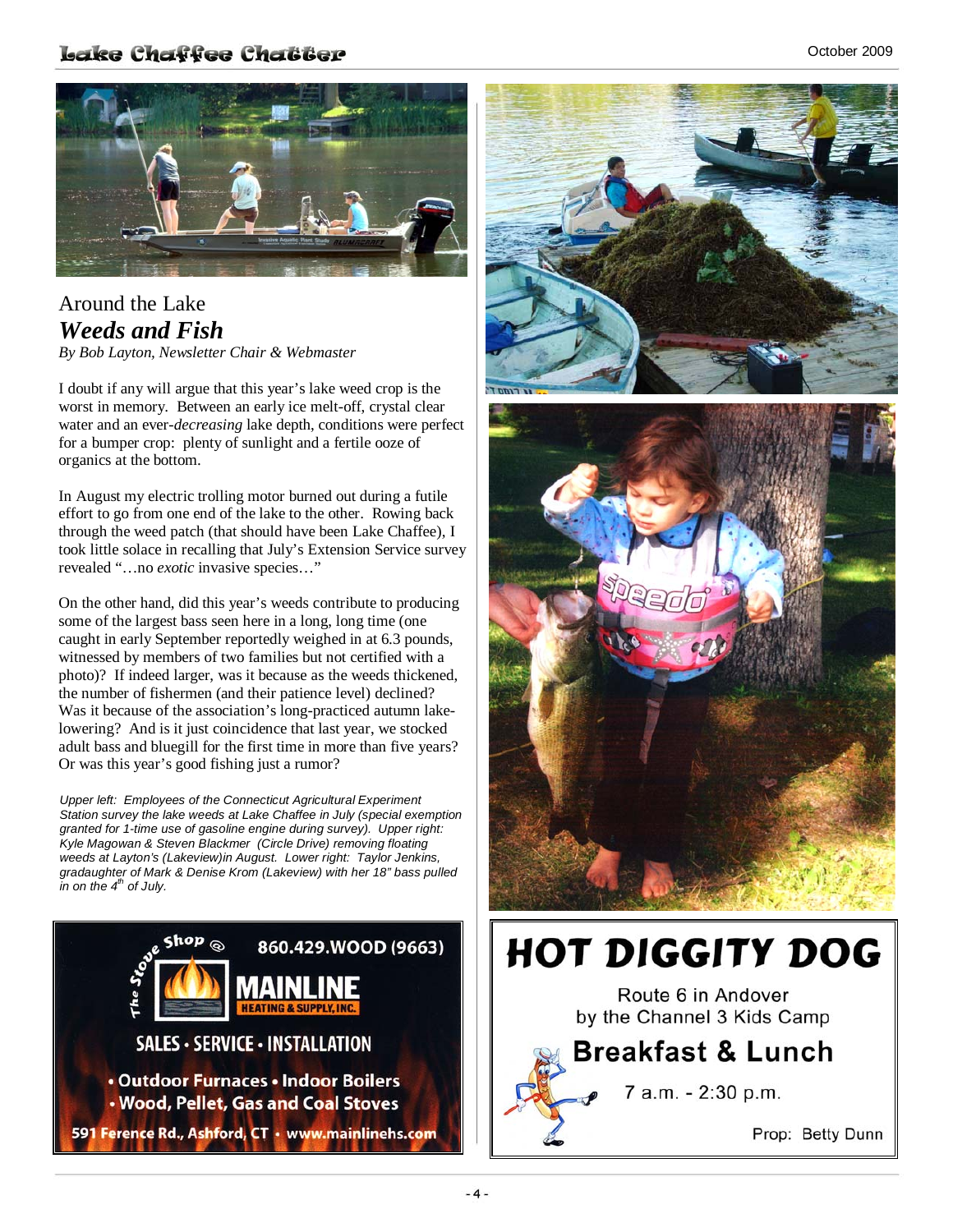### *Bits & Pieces*

*On behalf of the LCIA Board of Directors* 

#### **Lake Chaffee Hall and Bingo**

- $\Box$  We need volunteers to help work in the kitchen and on the bingo floor on Saturday nights. The more people that volunteer the less work that you have to do!
- $\Box$  Kay Warren has asked that everyone avoid car parking at Chaffee Hall on Saturdays from 4 to 10 pm. We need what space we have available for the bingo players and workers.
- $\Box$  Bingo workers are volunteers. They give up their Saturday nights, month after month, to help pay for our lake and our roads. Treat them with respect. Personally, I'm in awe of those who do.

#### **Home Occupation Permits**

- $\Box$  Gary & Linda Smith have applied for a Home Occupation Permit
- $\Box$  Linda makes lotions & soaps, selling her product at the farmer's market
- $\Box$  Gary is a licensed massage therapist.

#### **Beaches, Boat Launches & Islands**

- $\Box$  When using any of our association beaches, islands or boating facilities, PLEASE
- □ NO glass containers.—
- $\Box$  Remove all of the stuff you arrive with the islands, beaches and boat launch do NOT have garbage pickup.

#### **Stuff Rolls Down Hill . . . .**

- $\Box$  Over use of fertilizers helps perpetuate weed growth and algae blooms.
- $\Box$  Use of phosphate-free detergent is one thing we can all do to reduce lake weeds and algae
- $\Box$  De-icing chemicals end up in our lake;
- $\Box$  Insecticides, fungicides, herbicides...you know where they end up as well
- $\Box$  Please remember that when our kids are in the lake, they're playing in whatever we spread over, sprayed on or flushed down a few weeks before
- $\Box$  At best, putting turtles, fish and boats from other bodies of water into Lake Chaffee will have minimal impact. **AT WORST**, it could result in the lake being choked with invasive plants like Crystal Lake (August 5, 2009 Journal Inquirer) and the current fishery lost to disease, starvation or new predators.

#### **Newsletter Savings & E-mail Addresses**

- $\Box$  Want your next issue of Lake Chaffee Chatter in color? Just agree to receive future newsletters via E-Mail. Email us: laytons@lakechaffee.org, provide your e-mail address, name, street address and say **"YES, E-mail my newsletter"**
- $\Box$  Each paper copy of this newsletter, delivered to your mailbox, costing your Lake Association about 85¢. If you don't care about the color, help us save a buck for use on other things (like fixing the dam). Email us: laytons@lakechaffee.org, provide your e-mail address, name, street address and say **"YES, E-mail my newsletter"**
- $\Box$  OK... even if you want to continue receiving the paper version, send us your E-mail address so that the directory on our website is up-to-date. In the future, we will send our membership meeting notices via e-mail as well as by snail-mail.
- $\Box$  AND every year, the May issue of the newsletter incorporates the dates, times and agendas for all three summer membership meetings. If you're NOT receiving your copy, let us know. All newsletters are also available in the archives section of our website: http://www.LakeChaffee.org.

#### **Roads**

 Your lake association board of directors asks you to ensure that the tress and shrubs in your yard do not restrict visibility or access by passing vehicles. Don't let an overgrown forsythia or rhododendron (or whatever) lead to a tragedy.

### *Soaring With Eagles*

The photo below was taken on about 4:30 on August 30th from the yard at 147 Lakeview looking eastward across the cove toward Amidon Drive.

We saw a large bird with white head come from the north end of the lake, landing on the branch of a tree in Peter & Cathy Gidman's yard (9 Amidon Dr.). While we futzed around looking for binoculars and then a camera, it proceeded to eat whatever had been in it's talons and remained here for a good ten minutes.

The eagle was more than 400 feet away; photo hastily taken with a Sony digital camera with 15X optical telephoto.



**Please – if you see interesting wildlife, particularly animals that seem rare in these parts, send us a picture and tell us about it.** 

### Lake Chaffee Chatter